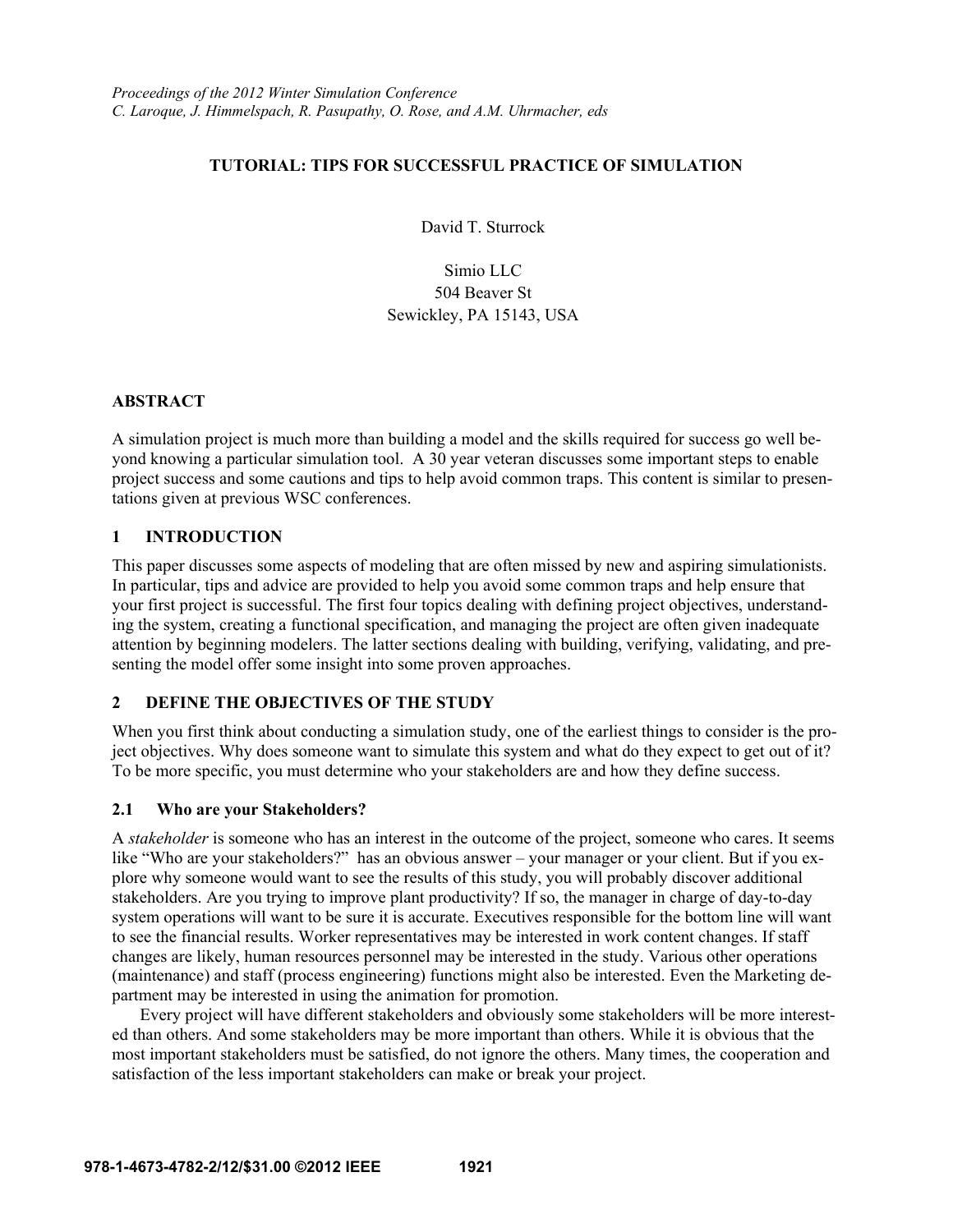## **2.2 How do your Stakeholders define Success?**

The Pragmatic Marketing group has coined a phrase "Your opinion, while interesting, is irrelevant." This is basically saying that the customer's (or in this case, your stakeholder's) opinion about project success counts much more than your own. Even if you personally consider the project to have been an overwhelming success, if your most important stakeholders consider it to be a failure, your project is a failure.

It is important to probe your stakeholders to find out what their needs and expectations really are. Do they want to reduce headcount or expenses? Improve profits? Improve system predictability or reliability? Increase output? Improve customer service? In all cases, you need to find out not only what they value, but how they measure it.

It is wise to also be aware of an "hidden agendas." Is the real reason for performing simulation analysis that someone required them to build a model? Sometimes a customer or source of funding will require a simulation model be built as a condition of a contract. In this case, the stakeholder's main objective may be to have a model that supports what they intend to do anyways. To quote a popular robot… "Danger, Will Robinson!" Starting out with the answer you must "prove" is a situation to be avoided at all cost.

Knowing how your most important stakeholders define (and hopefully even measure) success, now you are ready to write your high-level objectives. This will be the starting point for further project discussions so that everyone has a shared vision. This information also provides a good start for the detailed functional specification you will be doing at a later point.

# **3 UNDERSTAND THE SYSTEM**

If you are lucky, this is your system that you are modeling and you know it well. More typically, even if the system is owned by your company, you do not know it well enough to accurately model it. Every system has subtleties which are often important. While it is not reasonable to expect a simulationist to know every system, a good simulationist should know the important questions to ask and be able to understand the answers.

One good way to start is to review the process so that you understand the key aspects. What are the entities? How are they being transformed? What are the constraints? If possible, take advantage of the opportunity to literally walk through the actual or similar facility to discover things that might be missed in a discussion or diagram review.

Ask questions. Ask more questions. Ask different people the same questions and don't be surprised that you get different answers. Your goal at this stage is not to solve the problem, but to understand the problem and the system well enough that you can describe and estimate the work. Part of this stage is to identify what you don't know so that you can allow time and risk in the project for that enlightenment.

# **4 CREATE A FUNCTIONAL SPECIFICATION**

There is an old adage that says "If you don't know where you are going, how will you know when you get there?" That is especially true in simulation projects. A functional specification clarifies the model scope and level of detail. And most importantly, it clearly defines the deliverables. It defines the objectives as well as the deliverables and determines how everyone will know when you are done.

A functional specification should clarify the project and bring everyone into a common understanding of the deliverables. Topics should include:

- Objectives Summarize from your initial high-level objectives what you are intending to solve and what you are not intending to solve.
- Level of detail A model is always just an approximation of reality and can always be improved. It is important to define the limits of this model. For example, the level of detail for a particular model might be suitable for comparing the relative productivity of alternate designs, but might have insufficient detail to provide a reliable prediction of absolute system productivity.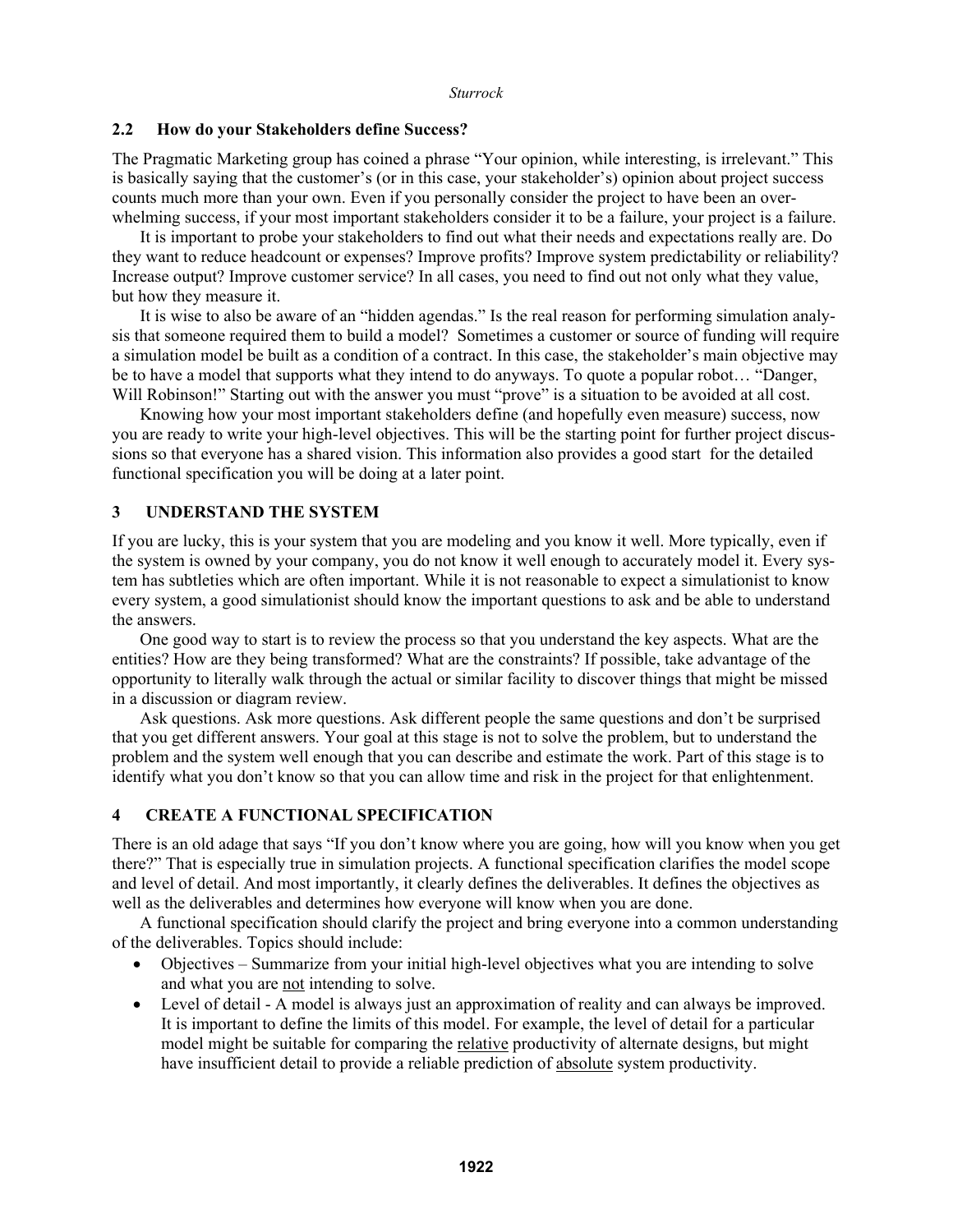- Data requirements Identify what data will be necessary to support the agreed level of detail. Where will this data come from? Who will be responsible for providing it? When will it be provided?
- Assumptions and Control Logic Summarize your understanding of the logic in various points in the system. List any assumptions that you will be making so that you and all stakeholders have a common understanding of how much detail will be modeled for each part of the system. For example, details of dispatching, queue priority, and resource allocation should be agreed upon before modeling begins.
- Analysis and Reports Determine who will be involved in the analysis phase of the project. Define the form and content of the results to be delivered. A mock-up of a final report is an important part of a functional specification. On review of the mockup, the stakeholders will almost certainly identify things that are missing and things that are unnecessary. It is much better to identify such items at this point than at the final project presentation.
- Animations A certain level of animation is generally necessary for model development and validation. How important is animation to the stakeholders? In many cases stakeholders initially may indicate that animation has little importance to them. My general experience is that once stakeholders have seen the 2D or 3D animation done in development, they appreciate its value for communication and later demand it as part of the deliverable.
- Due Date and Agility Simulation is often a process of discovery. As you model and learn about the system you will find new alternatives to explore and possibly areas of the model requiring more detail. Adequately exploring those areas can potentially make the project much more valuable. But the best results possible have no value if they are delivered after the decision has been made. When are results expected? When is the absolute "drop-dead" date after which the results will have no value?

You might think that your project doesn't need a functional specification or that it is too much formality for a small project or an internal project. It does not necessarily have to be formal. But every project needs a functional specification and it should take about 5-10% of the total project time to finalize. Even a project that is expected to complete in a single day should devote perhaps 30-60 minutes of time defining scope and detail. This time spent thinking ahead will more than pay itself back later in the project.

Developing a prototype during the functional specification phase can be enlightening to all parties. You might find that it is easier or harder than you thought. Even on the smallest project it is generally worth showing a quick model and asking the question: Is this what you mean? You might find that you have a totally different understanding than the stakeholders. Often a prototype model can be made that addresses a large percentage of what the stakeholders *say* they need. As soon as they see the prototype, they remember the complex situations and all the *other* needs that they neglected to identify earlier.

The final part of the functional specification phase is the sign-off. It should be made clear to everyone that this functional specification defines the project and that the project will be considered complete and successful when all of the aspects of the functional specification are delivered. Ideally, the final specification should be formally approved by at least the primary stakeholders to avoid later controversies.

## **5 MANAGE THE PROJECT**

While the best time to start a simulation study is very early in the associated project's lifecycle, that is unfortunately not the most common situation. It is far more common that simulation is first considered when problems are encountered late in the cycle; perhaps a short time before the final decisions must be made. At this point, everything becomes urgent, and you may even be "late" before you have started.

In such a situation, the temptation is to go into reactive mode, letting the urgency pull you in first one direction and then another. And there is always pressure to skip important steps like deciding exactly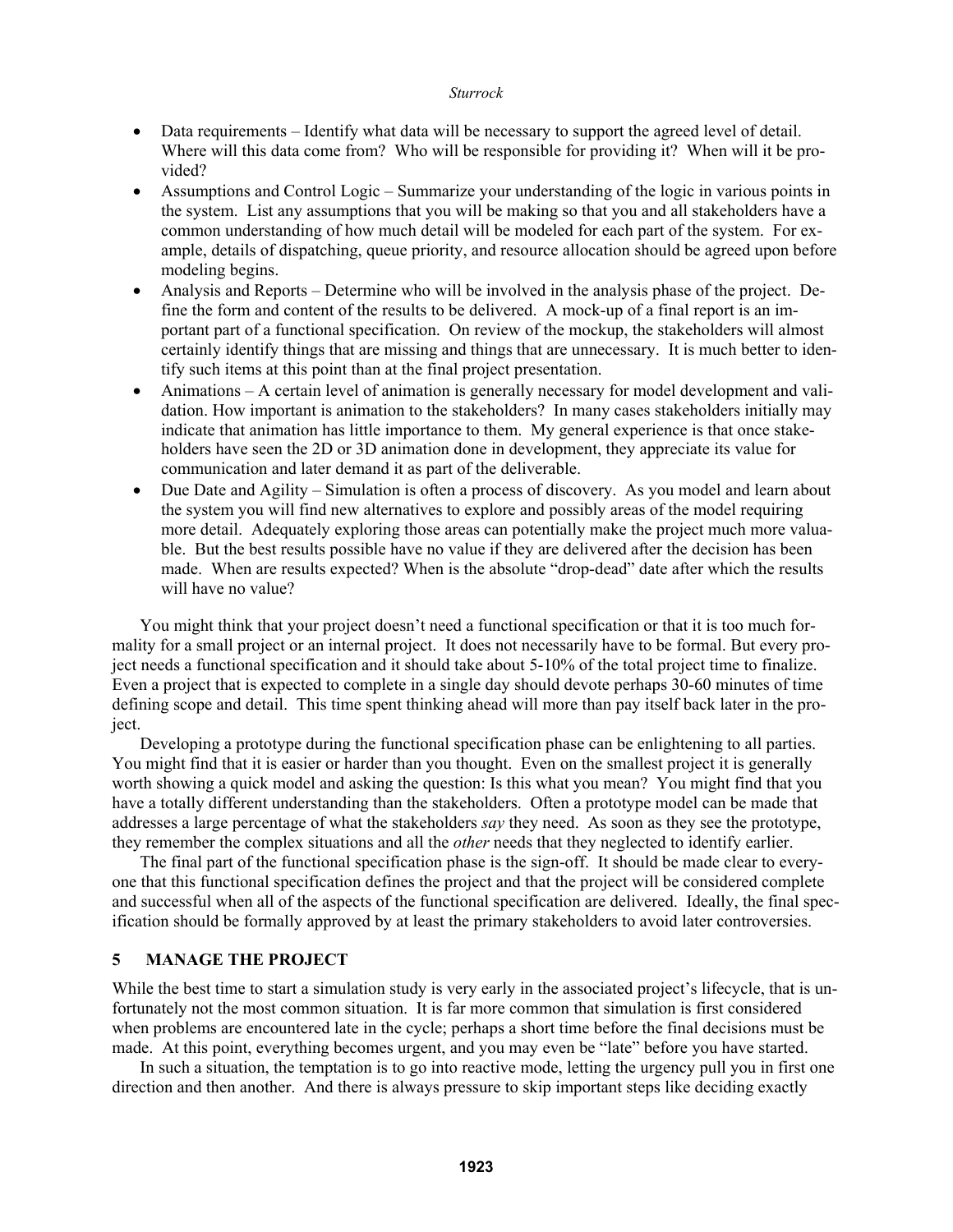what you want to accomplish (the functional specification phase). This tends to result in less than optimal work flow and even an incomplete project.

Manage the project, don't let it manage you. A project that is completed just *after* the decision is made is of little value. It is part of your job to manage the simulation project so that you provide valuable insight in a timely fashion. Note the words "valuable insight". All simulations are an approximation. Although a close approximation has more value, a rougher approximation can still provide valuable insight. If there is insufficient time to do the entire project well, then select a subset or a rougher approximation that you can do well in the time allotted. This should be reflected in the assumptions of the functional specification.

Simulation is often a process of discovery. You will gain knowledge as you go from the effort to accurately describe the system to the early simulation results. Often this new information may move the study in new directions. A certain amount of agility is appropriate in responding to such needs; however, too much agility can prevent project completion. At such times, you must take the difficult step of telling your stakeholders "no" and deferring such requests to a later project phase. While no one likes to hear the word no, most stakeholders would prefer an honest no to a misleading yes which basically says "Yes, I will do what you request, but as a result the project may not return any useful results within your deadline." Budget your time so that the important tasks will be completed and only then allow the project to explore some unanticipated directions.

## **6 COLLECT INPUT DATA**

The topic of input data often catches simulationists by surprise. And it can easily be cause for project failure. In the days before the prevalence of computers and automation, it was typically the case that little or no data was available. Now, it is much more likely that you will be overwhelmed by data. Organizing and making sense of that data is often the challenge.

The first challenge is to know your data. Here is a simple, but fairly common example: Perhaps you collect some machine downtime data and when you analyze it you find that it has a minimum repair time of 8 minutes, a mode of 32 minutes and a maximum of 9.5 hours. Without additional study you might not discover that the maximum repair time also included an 8 hour off-shift time when the repair started near the end of a shift. It would be easy to use such data incorrectly in the model and generate bad results. It is important to know your data and how good it is, "scrub" it clean of any invalid data, and perform appropriate input analysis.

Since collecting data can be expensive, the objectives of your simulation study should be evaluated to determine where you need the most accurate data. For example, if you are evaluating operator utilization, it is important to have enough data related to the specific tasks for which the operators are responsible. However, the data related to another area of the system with no impact on operators may be able to be approximated.

You can also use your model and some pilot runs to help determine where you need better data by determining how sensitive the model is to different data values. You should check sensitivity to both the magnitude (e.g. the mean) and the variability (e.g. the range) – if the model results have little change when you use other reasonable input data, then your present numbers may be good enough. However if you notice a significant change in results, with a relative minor change to magnitude or variability, then that may be an indication that you should spend more time and effort in assuring that you have the best data possible for that parameter.

You have already specified in your functional specification who is responsible for providing data and when. It is prudent to let people know well ahead of time when you need the data and at what point the project will be delayed without it. While you may be able to place blame on someone else for causing a late project, it is far better to work together to ensure that the project is on-time and successful.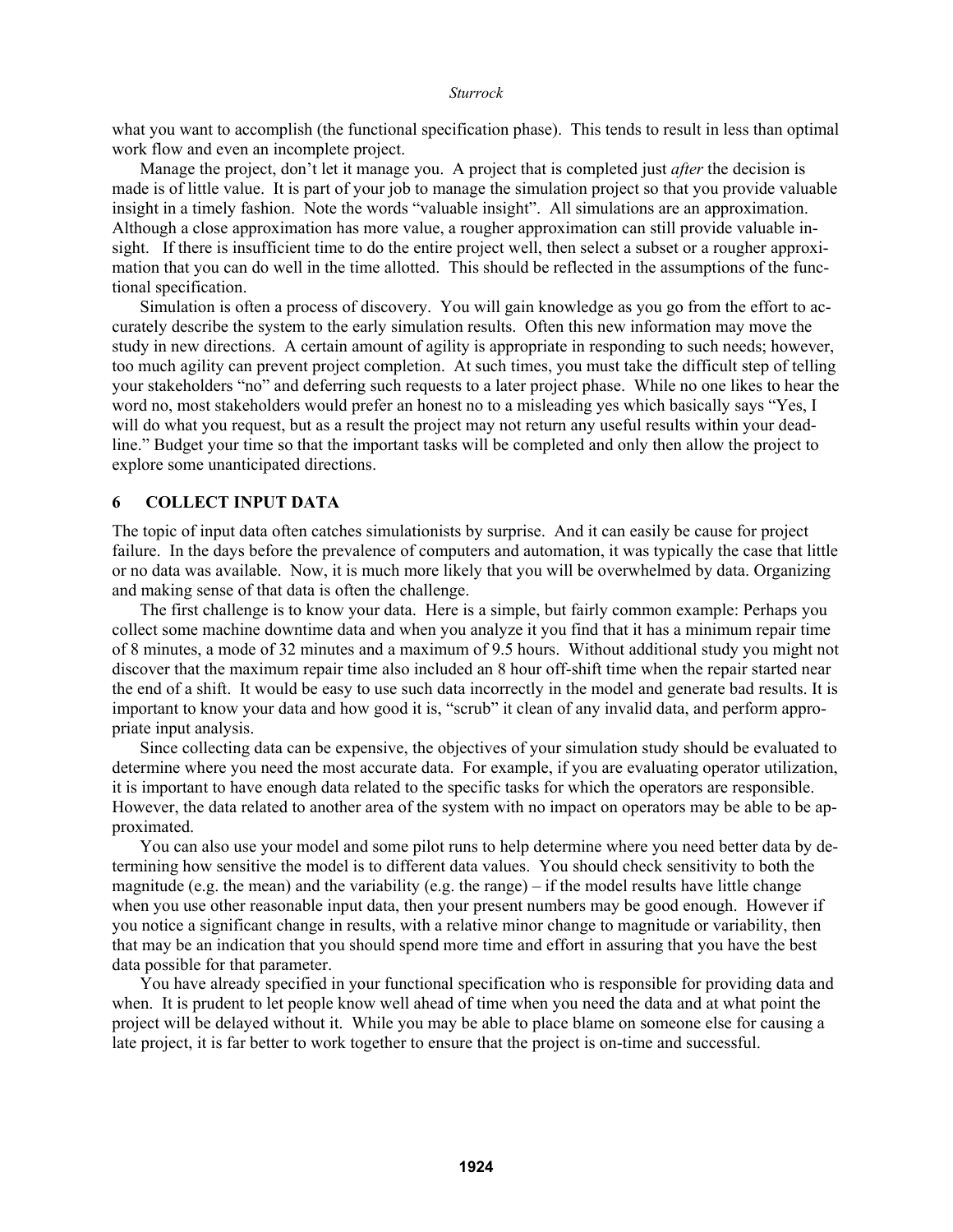## **7 BUILD AND VERIFY THE MODEL (ITERATIVE)**

Building a model is the process of creating a representation of the real system adequate to support meeting the stated objectives. Verifying the model is the process of ensuring that the model really does what you think it is doing. While building and verifying the model are two different tasks, they are covered under a single topic to emphasize the importance of always doing them iteratively.

## **7.1 Building the Model**

Novices will sometimes build a large part of the model, or perhaps even the entire model, before starting verification. This is a significant cause for project failure. When you start verifying a large model, there is so much going on that understanding the detailed interactions becomes difficult or impossible. It is much more effective to instead take an iterative approach – build a piece of the model, verify it, then continue adding additional pieces of logic to the model. Two very effective approaches to model building can be summarized as 'breadth first' or 'depth first'.

In '*breadth first*' modeling, you might build the entire model or a major section of it with a minimal level of detail. You can then verify the model works before continuing on. This has the advantage of immediately generating a potentially useful model. Your first pass could actually be the prototype used in the functional specification. Another advantage is that you can more easily get stakeholder feedback from a complete (albeit not fully detailed) model, and get regular feedback on where more detail is required. You can sometimes even do some measure of validation (discussed later) as part of the iterative cycle.

In '*depth first*' modeling, you select one small section of the system and model it in the full detail required. You can verify this model section completely and in the extreme case never have to review it again. An advantage of this approach is the ability to modularize the model – particularly important if several people could be working on the model at once. A novice might choose to build an easy section of the model first to gain experience. A more experienced simulationist might implement the hardest or trickiest sections first to eliminate some project risk early on. A modeler with some "agile" background might do the highest priority or most important sections first. With this latter approach, at any stage the most important aspects of the model have been completed. This helps reduce the risk of running out of time or budget without being able to produce any meaningful results.

'Breadth first' and 'depth first' approaches can also be combined by alternately adding some detail at the entire model level, then adding some detail to (or completing) a particular subsection. But the most important aspect is to add relatively small sections of model logic and then verify each section before adding more logic.

In each cycle of verification, you want to definitively answer two questions: Does the section of model I just built perform as I intended (e.g., are there bugs in the logic of this new section)? When this new section interacts with previously built sections of the model, does the entire model still perform as intended (e.g., are there bugs in the interactions between sections)? As your model gets larger, you might want to make your new sections smaller to make answering the second question easier.

## **7.2 How do you verify a Model and how do you isolate a Problem when you find it?**

The most obvious ways to find and diagnose model problems are to watch the animation and to examine the output results. Unexpected results are not a problem – they are a primary reason for doing a simulation. Unexplainable results are a problem. When the model generates an unexpected result, you need to use all your available tools to find the explanation. In some cases that might lead to discovery of a model bug that must be fixed. In other cases it leads to an "ah-ha" moment – a flash of enlightenment about how a complex system works.

Most products have a variety of tools to support model verification. Model trace is often available that can provide great detail on exactly what is happening step by step in your model. You may want to start by watching a single entity go through the entire process. Typically there will be controls in your software to allow you to step through a model or to "break" execution at a particular location, time, or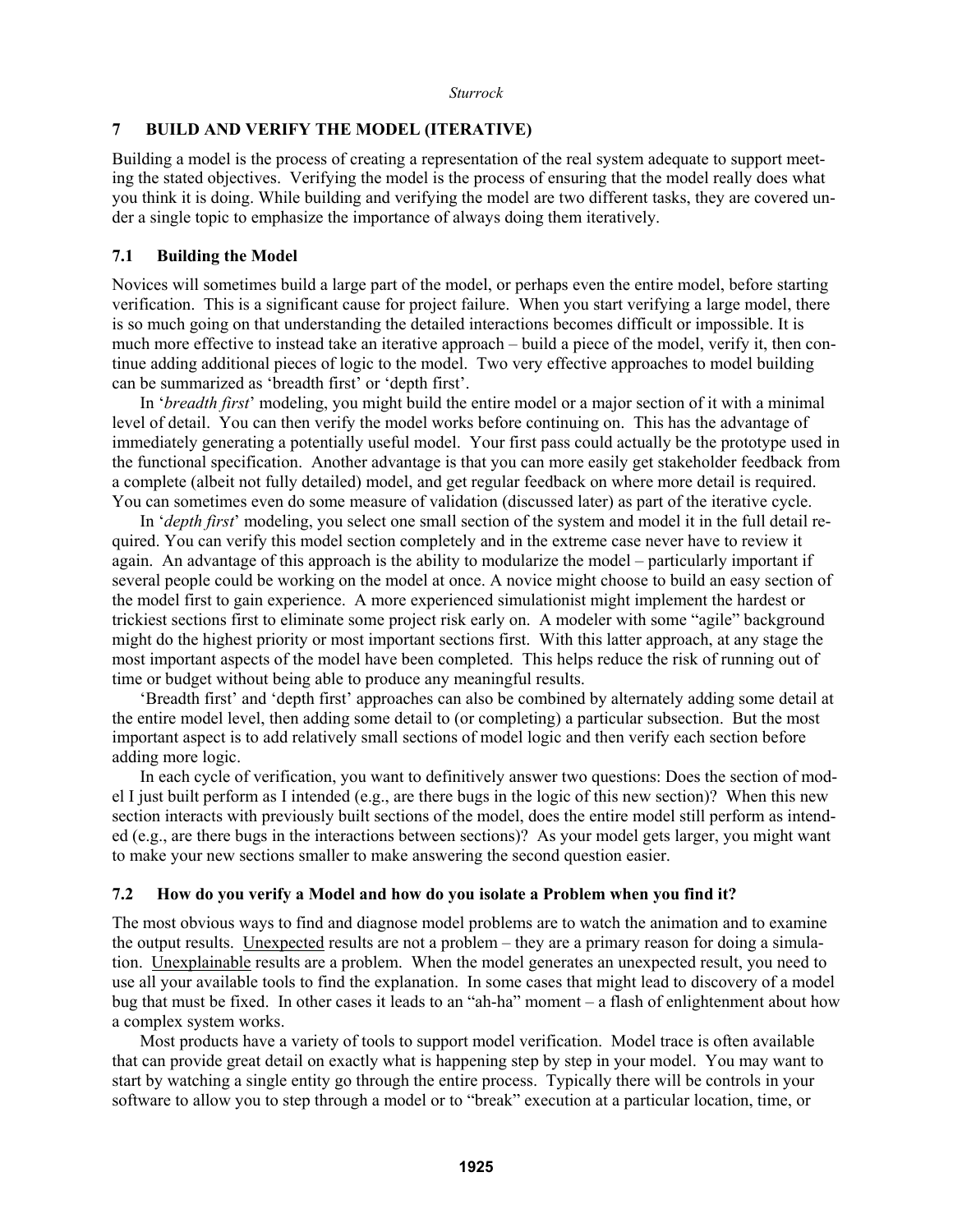condition. Often there will be a watch window that allows you to explore the detailed system state at any time or for any object to help further clarify what is happening. And certainly take advantage of any dashboards or other interactive statistics and graphics offered by your software. The verification process is certain to be an enlightening and quite necessary part of the project.

## **7.3 Help from a good Listener**

Even with all of the above, you might find that you have a situation that just doesn't look right, but you cannot explain why. It's time for a model walk-through.

Find a good listener, ideally a simulationist or one of your stakeholders, and go through all of the relevant model sections and explain to them what is going on. If your listener has the ability to understand what you are explaining, that's a bonus. But in a large percentage of the time, *you will find your own problem* by methodically walking through the interactions. Keeping this in mind opens up wide possibilities for a candidate listener. An uninvolved co-worker, a spouse, or even a pet are good candidates. While dogs and cats can sometimes be good listeners, nothing beats a pet goldfish for a captive audience. The key is that explaining your model out loud seems to open up a different part of your brain and allows you to solve your own problem.

### **7.4 How do you know when you are done?**

As mentioned earlier, a model is just an approximation of a real system. Usually the modeler and the stakeholders want the model to be as accurate and comprehensive as possible. To avoid never-ending, late, and over budget projects, you need to go back to your functional specification document. Your goal is to build a model with just enough detail to meet the stated objectives and no more!

Animation is an area where it is easy to "get lost." Animation can be the most fun and instantly gratifying work in the project. It is easy to let it take more time than it should. Most packages have some level of automatic animation. This is typically good enough for model verification. Likewise, many packages have some level of 2D or 3D animation that is very easy to generate. Some amount of this can make validation easier by providing an additional measure of reality and recognition by stakeholders. But again you must go back to that section of the functional specification. Your final animation should be just good enough to meet the previously identified customer objectives, and no more!

# **8 VALIDATE THE RESULTS**

Model validation needs to be done to determine if the model represents reality to the extent necessary to meet objectives. You can sometimes complete some measure of validation as you do the model building and verification iterations and should take advantage of every opportunity to do so. But you will still need to do additional validation on the completed model. Perfect verification and validation is usually impossible because the only perfect model is the real system. But there are some ways that you can attempt to demonstrate that the model is valid enough for project purposes.

One common validation technique is to start with a model of the existing system (assuming that the real system exists). Compare the results of the "as is" model against the performance of the real system. A stochastic comparison might take a representative period (e.g. 30 days or 30 weeks) and compare the average results over that period. Another approach is to make the model as deterministic as is feasible (e.g. use exact entity arrival times, exact failure data, etc) and compare the results for that shorter period. Each of these approaches is valuable in their own way. In both cases you strive to identify and explain any significant differences.

Another validation technique is to use the experience of your stakeholders. They know the system well and should be able to watch an animation and provide some measure of confidence. You should also give them the opportunity to see the model perform under a wide variety of situations, such as high volume, low volume, or recovering from a failure. Ideally stakeholders should even be able to create such situations themselves e.g. "I want to see Machine A fail …now."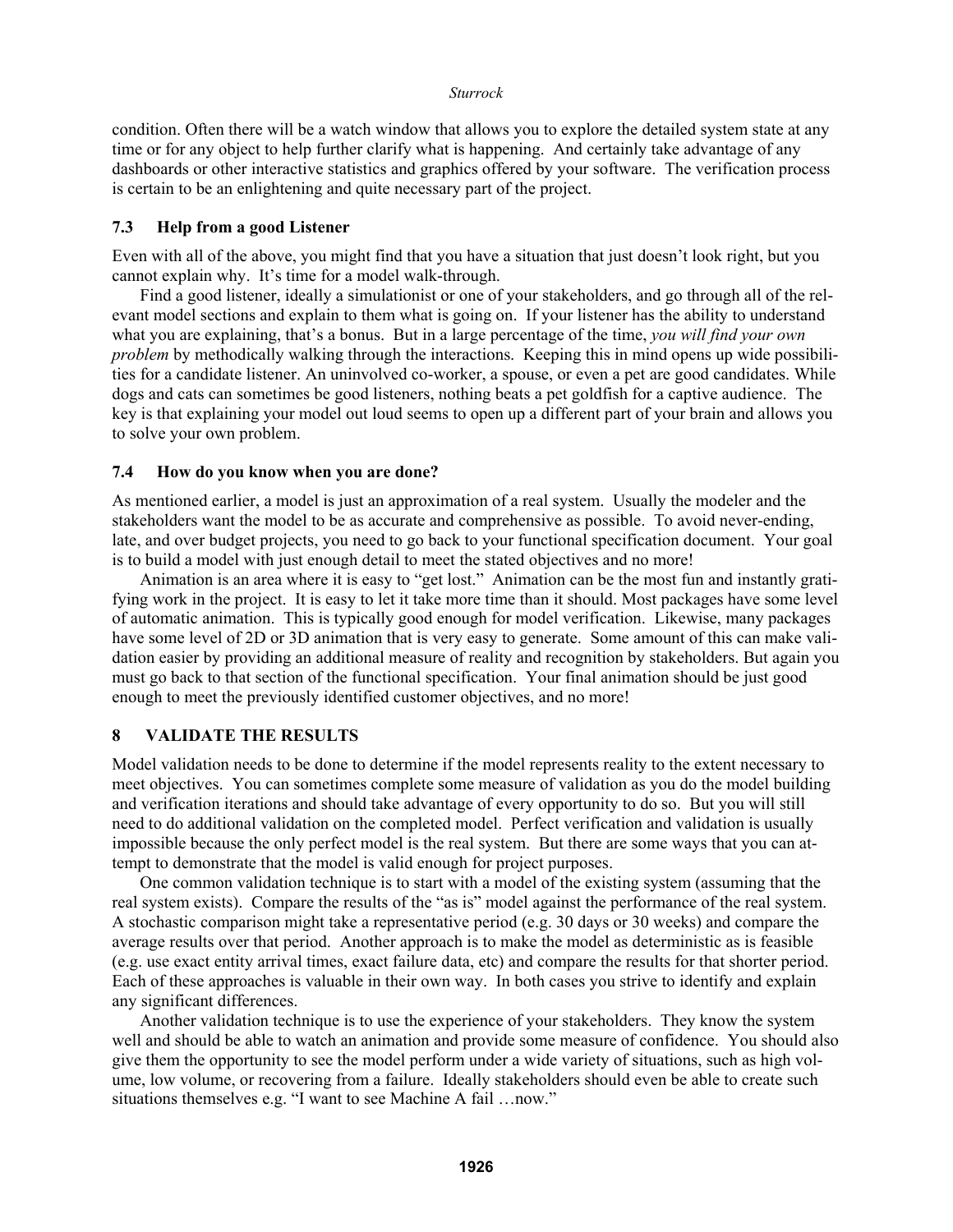While a single stakeholder can provide valuable insight, a group of stakeholders from different backgrounds can provide even greater value. Perhaps an engineer might say "Yes, you captured the design exactly as I described it," to which an operator might respond, "Maybe so, but we would never actually do it that way. Here's how we would run it…". At that point the simulation is already providing significant value as a communication tool. Your role in the remainder of that meeting is to facilitate the discussion and take notes.

## **9 EXPERIMENT, ANALYZE, AND PRESENT THE RESULTS**

During the experimentation phase you will be generating the scenarios identified in the functional specification. Most likely, you will also need a few additional scenarios based on what you have learned as the project progressed. The details of the statistical analysis are beyond the scope of this paper, but proper statistical analysis is critical. See the additional reading section for some thorough treatment of appropriate experimentation and statistical analysis.

As with all the other portions of the project, make sure you provide enough time in the schedule for experimentation and analysis. Many times, if you fall behind on the model building, verification or validation phases of the project, you may find yourself in a time crunch for the analysis. Keep in mind that the reason for doing the simulation project is typically to analyze various scenarios, so make sure to plan accordingly and leave plenty of scheduled time for the final analysis phase.

Your primary goal should be to help your stakeholders make the best decision possible given the time and resources allocated. While you might have other personal goals such as to build credibility or make a profit, it is likely those goals will be met if you concentrate on helping the stakeholders.

Consider the background and particular needs of each stakeholder before creating your report. Although you are probably proud of your model and the detailed way in which you solved complex problems, few stakeholders will share that interest. Most stakeholders are interested in three things. First, what alternatives were considered. Second, what are your conclusions or recommendations. Third, what supporting information can you provide to merit their confidence in your analysis.

Although you need to have data to support your conclusions, do not overwhelm your stakeholders with too many details. Try to provide information in the context needed. For example, instead of simply stating "Average driver utilization was 76%", you might say "Since the average driver utilization is high (76%), there is inadequate slack time to catch up during peak periods without causing line delays."

Don't over-represent the accuracy of the output data. Acknowledge and even emphasize to the stakeholders that the model is an approximation and it will not generate exact answers. Display your data with appropriate precision based on the accuracy of your data and modeling assumptions (e.g. 76.2% not 76.2315738%). And display the accuracy of your numbers when possible. Most stakeholders can relate to a confidence interval like  $76.2\% \pm 1.3\%$ .

# **10 SUMMARY**

In spite of what you might have heard, doing simulation projects well is not easy. There are many ways that even an experienced simulationist can fail. In this paper we have discussed some common traps and ways to avoid them. While following these suggestions will not guarantee a bulls eye, it will certainly improve your chance of hitting the target.

### **REFERENCES**

Banks, J., J. S. Carson, B. L. Nelson, and D. M. Nicol. 2010. *Discrete-event system simulation*. 5th ed. Upper Saddle River, New Jersey: Prentice-Hall, Inc.

Kelton, W.D., J. S. Smith, and D. T. Sturrock. 2011. *Simio and Simulation: Modeling, Analysis, Applications.* 2nd ed. New York: McGraw-Hill, Inc

Law, A. M. 2007. *Simulation modeling & analysis.* 4th ed. New York: McGraw-Hill, Inc.